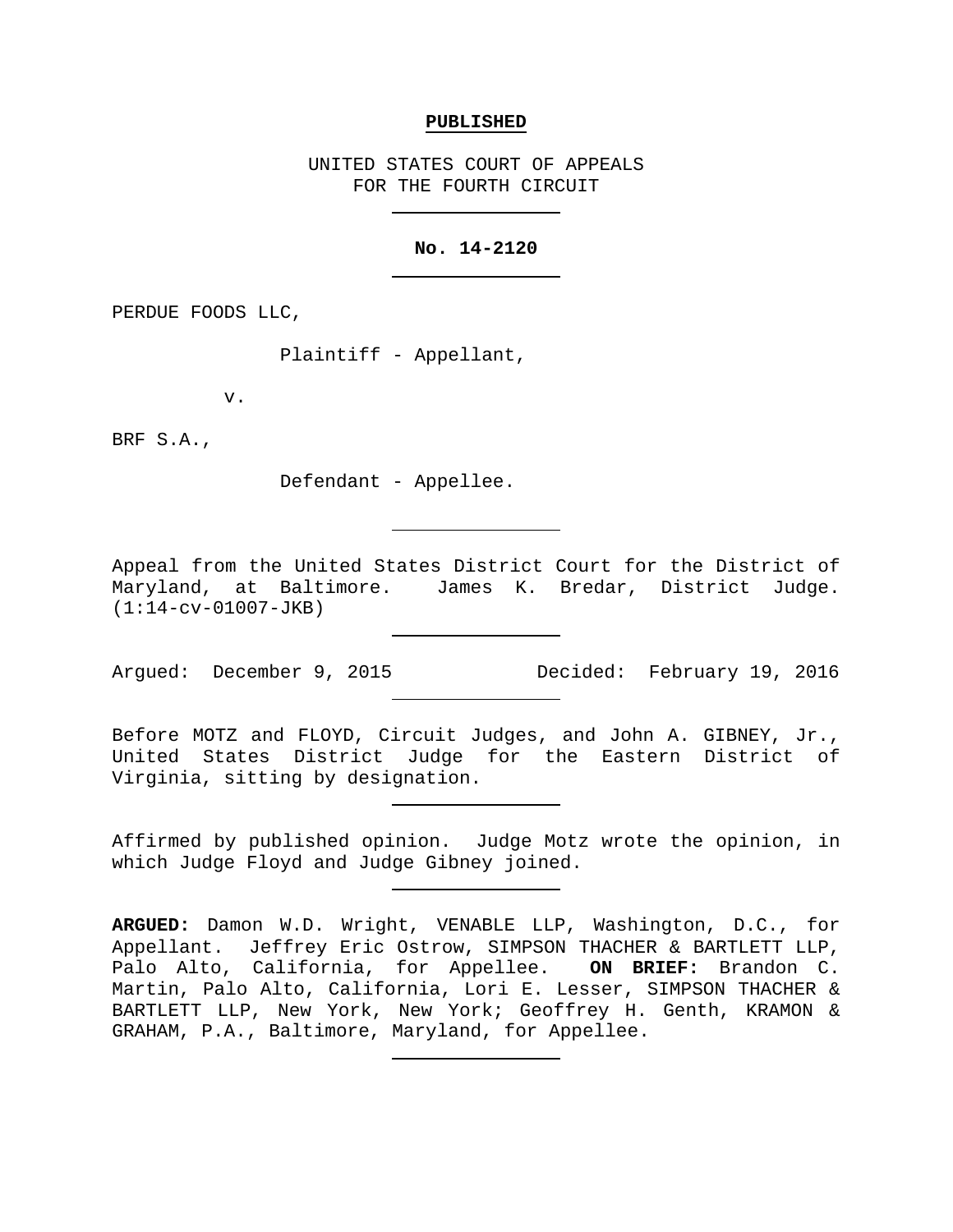DIANA GRIBBON MOTZ, Circuit Judge:

Perdue Holdings, Inc. appeals the district court's dismissal of its breach of contract action against BRF S.A. for lack of personal jurisdiction. Perdue contends that BRF purposefully availed itself of the privilege of doing business in Maryland, and thus that personal jurisdiction over BRF properly lies in the United States District Court for the District of Maryland. For the reasons that follow, we affirm.

I.

Perdue, a wholly owned subsidiary of a family-owned international food producer headquartered in Maryland, sells poultry using the mark "PERDUE." BRF, an international food company and exporter of poultry meats headquartered in Brazil, sells poultry using the mark "PERDIX." BRF's sole connection to Maryland is its relationship with Perdue.

In 2002, Perdue became concerned about potential consumer confusion between the similar PERDUE and PERDIX trademarks. Perdue contacted BRF's predecessor, Perdigão Agroindustrial S.A., and the parties negotiated -- remotely -- a 2003 "Worldwide Coexistence Agreement" and a later 2005 addendum (hereafter collectively "the Agreement"). BRF executed the Agreement in Brazil and Perdue executed it in Maryland.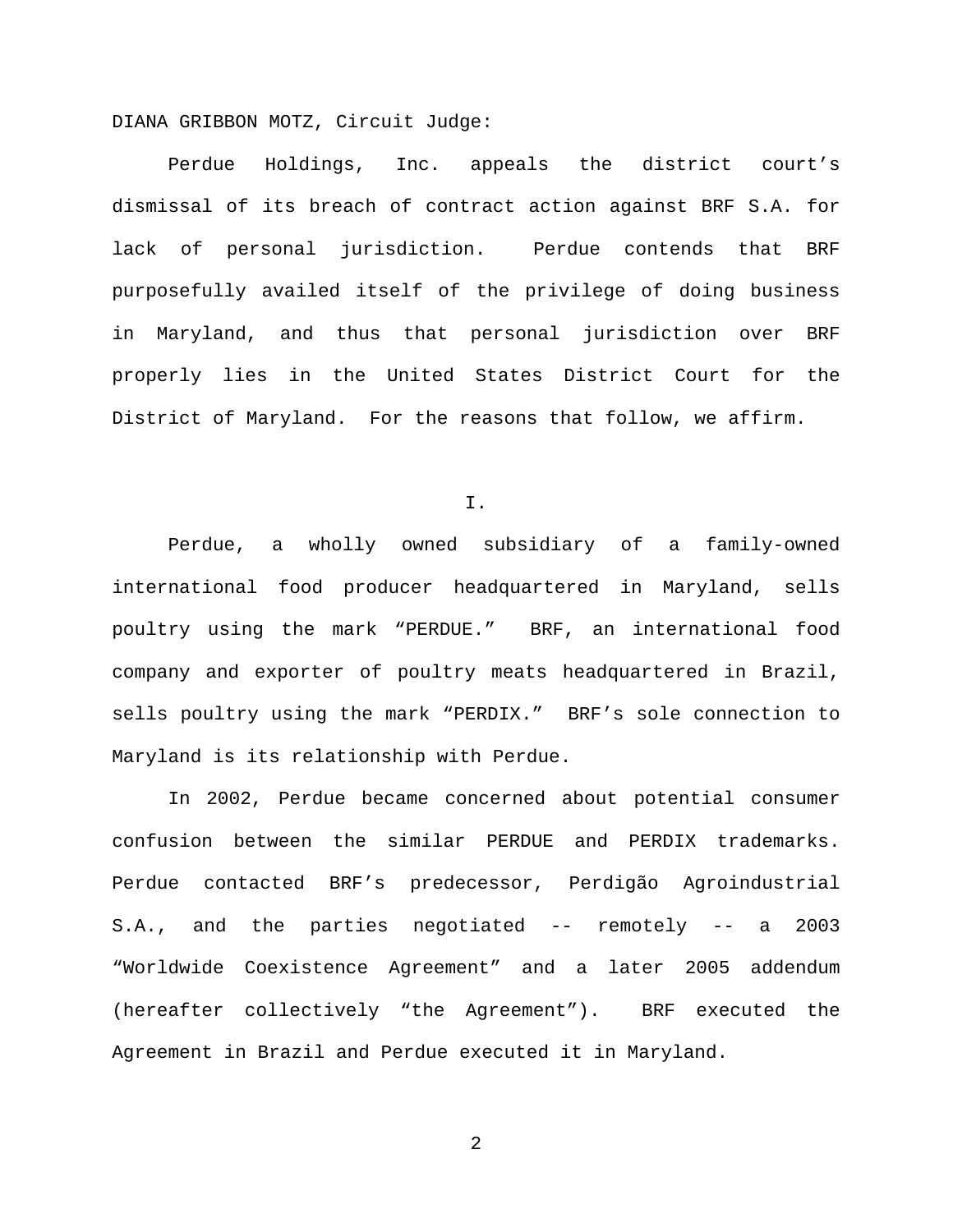In the Agreement, the parties stated that they sought "to avoid any and all confusion between" their respective marks and "to resolve all pending and future possible controversies regarding" the marks. To that end, Perdue agreed to refrain from registering its PERDUE mark in Brazil, and BRF agreed to abandon a version of its PERDIX mark worldwide. The parties also agreed to withdraw opposition worldwide to each other's marks that complied with the Agreement. The Agreement states that it will remain in force for the life of the respective trademarks. It contains a Maryland choice-of-law clause.

From 2012 to 2014, Perdue bought an aggregate 715,000 pounds of chicken (valued at approximately \$606,903.80) from BRF. Perdue sent purchase orders from Maryland and BRF sent invoices to Maryland for the orders, but at Perdue's direction BRF shipped the chicken from Brazil to Tanzania.

Later in 2014, Perdue brought this action against BRF in federal court in the District of Maryland. Perdue alleged that BRF breached the Agreement by pursuing new applications for trademark registrations in Argentina, Morocco, São Tomé & Príncipe, and Uruguay and by refusing to abandon existing trademark registrations in Canada, China, Hong Kong, Kuwait, Lebanon, Argentina, Bolivia, Paraguay, and Uruguay (hereafter, "Foreign Countries" refers to these two groups of countries collectively).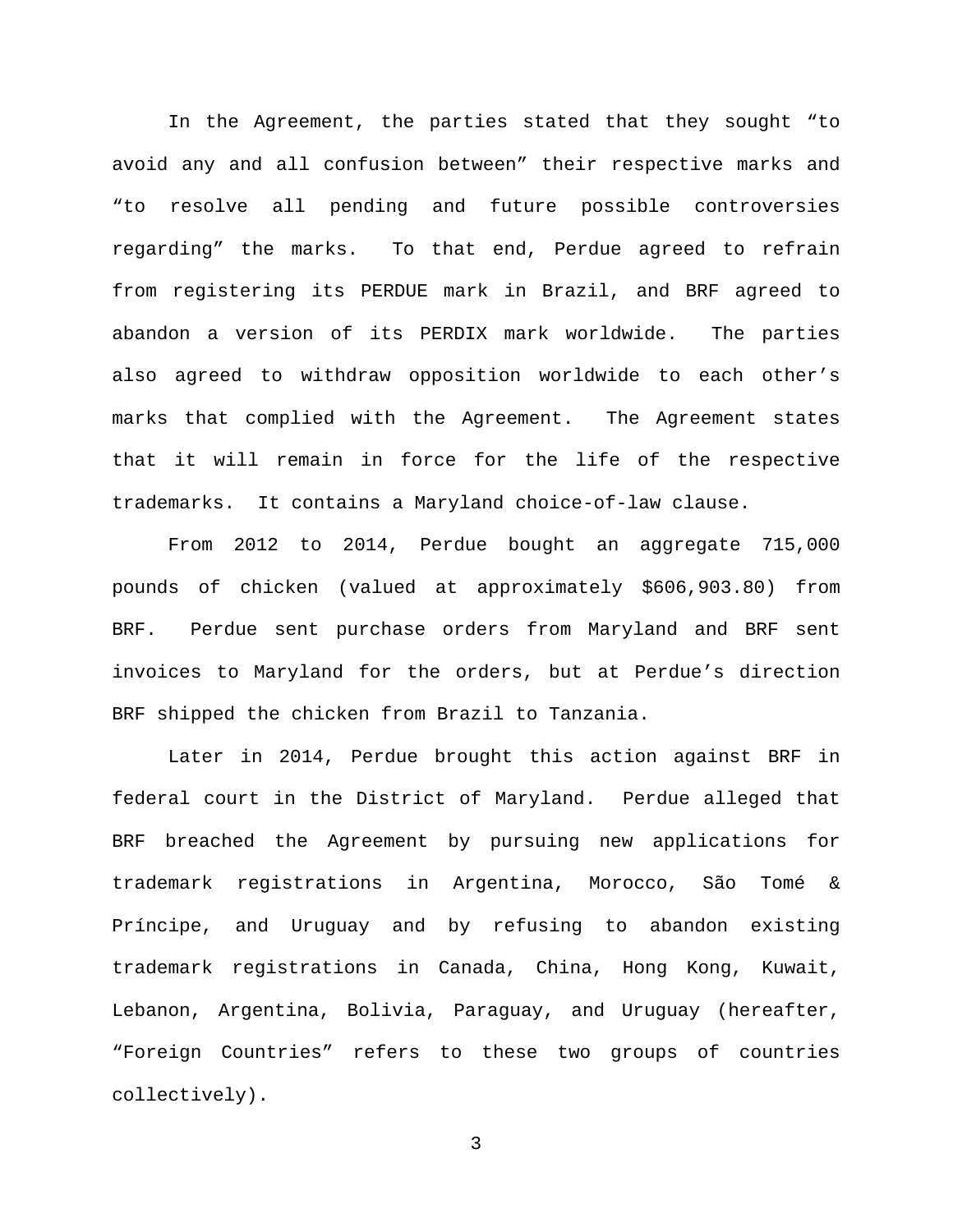Pursuant to Fed. R. Civ. P. 12(b)(2), BRF moved to dismiss Perdue's suit for lack of personal jurisdiction. The district court held that Perdue had failed to allege facts sufficient to establish that BRF had the requisite minimum contacts with Maryland. Accordingly, the court held that it lacked personal jurisdiction over BRF and granted BRF's motion to dismiss. Perdue filed this timely appeal.

### II.

The sole issue on appeal is whether the district court had personal jurisdiction over BRF. We review a judgment dismissing for lack of personal jurisdiction de novo. Consulting Eng'rs Corp. v. Geometric Ltd., 561 F.3d 273, 276 (4th Cir. 2009). Where, as here, the district court decides jurisdiction on the motion papers alone, the plaintiff need only make a "prima facie showing of a sufficient jurisdictional basis" to prevail. Combs v. Bakker, 886 F.2d 673, 676 (4th Cir. 1989).

When a federal court sits in diversity, it "has personal jurisdiction over a non-resident defendant if (1) an applicable state long-arm statute confers jurisdiction and (2) the assertion of that jurisdiction is consistent with constitutional due process." Nichols v. G.D. Searle & Co., 991 F.2d 1195, 1199 (4th Cir. 1993). The reach of Maryland's long-arm statute is coextensive with the reach of the Due Process Clause of the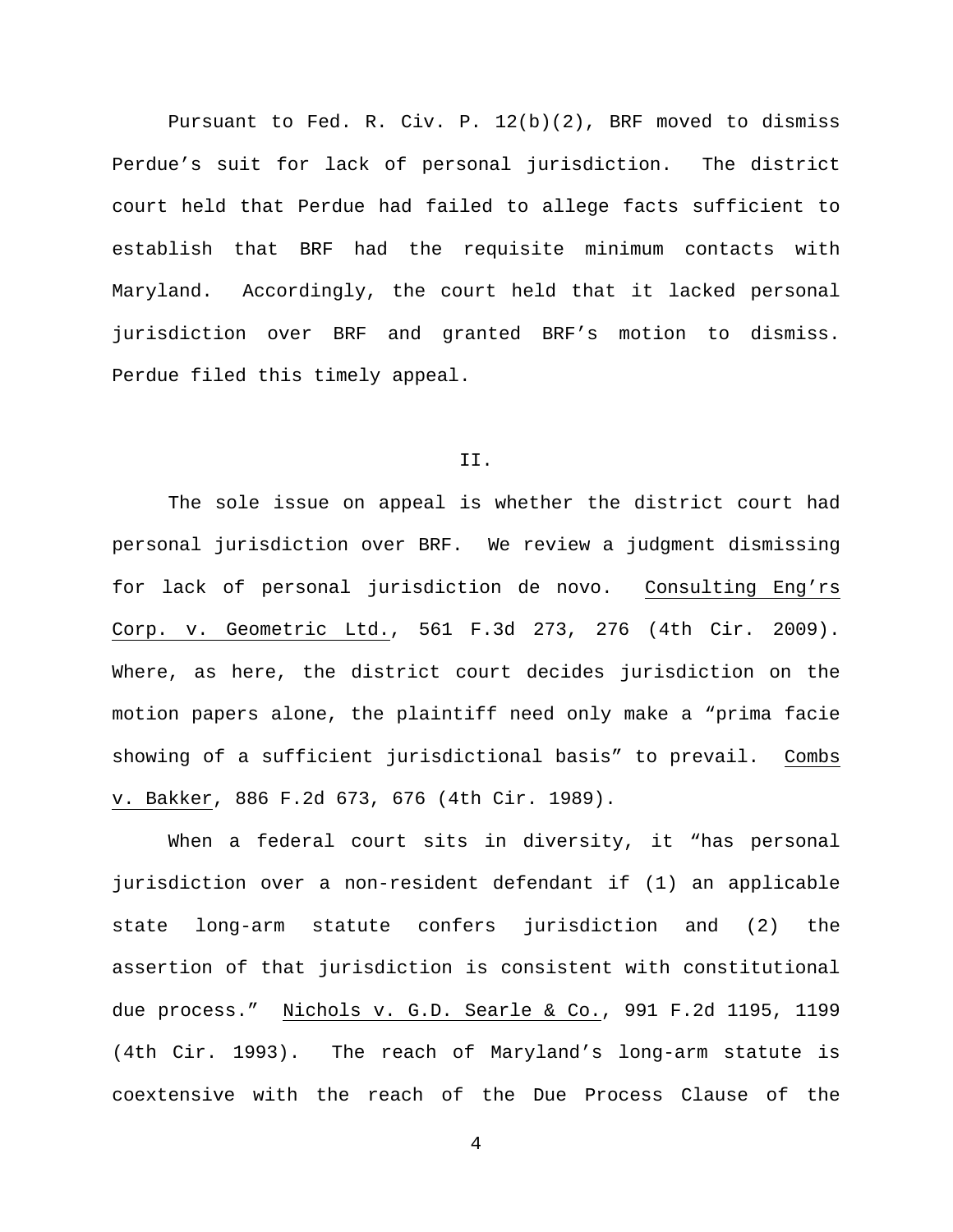United States Constitution, so the "statutory inquiry merges with [the] constitutional examination." Beyond Sys., Inc. v. Realtime Gaming Holding Co., LLC, 878 A.2d 567, 580 (Md. 2005).

A court may exercise general or specific personal jurisdiction. General personal jurisdiction requires "continuous and systemic" contacts with the forum state. See Helicopteros Nacionales de Colombia, S.A. v. Hall, 466 U.S. 408, 414-16 (1984). Perdue does not claim that BRF has such contacts with Maryland and does not assert that the district court had general personal jurisdiction over BRF. What Perdue does claim is that the district court had specific personal jurisdiction over BRF arising from BRF's contacts with Perdue.

For a court to have specific personal jurisdiction over a defendant, the defendant must have "purposefully established minimum contacts in the forum State" such "that [it] should reasonably anticipate being haled into court there." Burger King Corp. v. Rudzewicz, 471 U.S. 462, 474 (1985) (internal quotation marks and citations omitted). This analysis is not "mechanical," id. at 478; a court must weigh "the totality of the facts before" it, Universal Leather, LLC v. Koro AR, S.A., 773 F.3d 553, 561 (4th Cir. 2014). To determine whether specific jurisdiction lies in the forum state, "we consider (1) the extent to which the defendant purposefully availed itself of the privilege of conducting activities in the State; (2) whether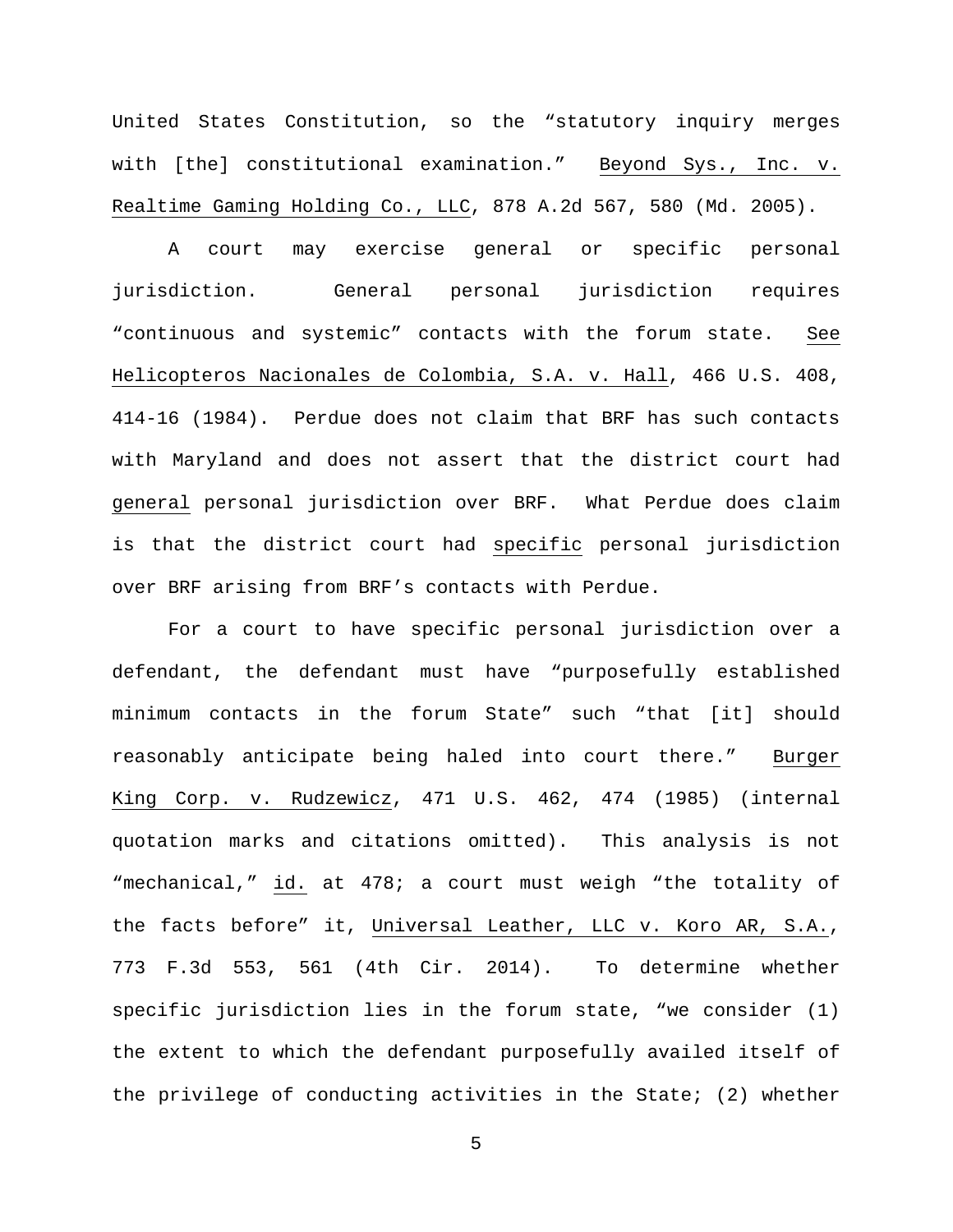the plaintiffs' claims arise out of those activities directed at the State; and (3) whether the exercise of personal jurisdiction would be constitutionally reasonable." ALS Scan, Inc. v. Digital Serv. Consultants, Inc., 293 F.3d 707, 712 (4th Cir. 2002) (internal quotation marks omitted). The plaintiff must prevail on each prong. Consulting Eng'rs, 561 F.3d at 278.

## III.

Perdue's contention that a federal court in Maryland has personal jurisdiction over BRF falters on the first prong. Under that prong, we consider numerous nonexclusive factors to assess a party's purposeful availment. Consulting Eng'rs, 561 F.3d at 278. In the business context, these factors include whether the defendant "maintains offices or agents in the forum state;" "owns property in the forum state;" "reached into the forum state to solicit or initiate business;" "deliberately engaged in significant or long-term business activities in the forum state;" or "made in-person contact with the resident of the forum in the forum state regarding the business relationship." Id. We also consider "whether the parties contractually agreed that the law of the forum state would govern disputes;" "whether the performance of contractual duties was to occur within the forum;" and "the nature, quality and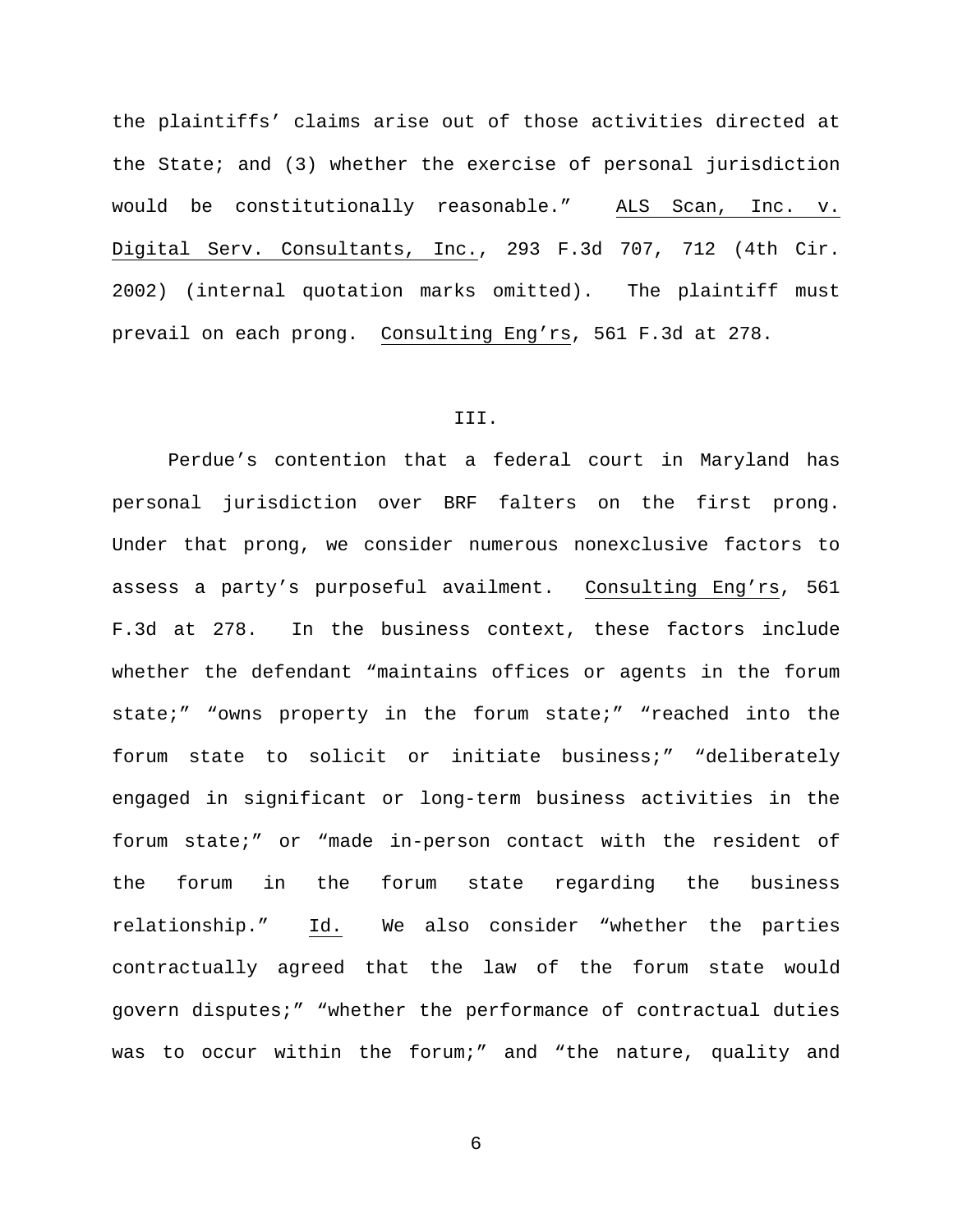extent of the parties' communications about the business being transacted." Id.

Perdue has alleged few facts to satisfy its prima facie burden in support of personal jurisdiction. Indeed, the only fact that it alleges that indisputably weighs in favor of jurisdiction is that the Agreement includes a Maryland choiceof-law clause.

Many undisputed facts indicate that a Maryland court does not have personal jurisdiction over BRF. The company employs no Maryland officers or agents and owns no property in the state. BRF did not initiate the negotiations that led to the Agreement, and no BRF employee traveled to Maryland in connection with the Agreement. BRF conducts no business in Maryland: it does not import any products into or sell or ship products to any clients in Maryland, and it has no contract with any entity in Maryland other than Perdue. BRF's alleged breach of the Agreement occurred not in Maryland, but in the Foreign Countries[.1](#page-6-0)

Further, the Agreement does not even require Perdue to perform any contractual duties in Maryland. If BRF had entered

<span id="page-6-0"></span> <sup>1</sup> Perdue also alleged that BRF had filed, but had later withdrawn, intent-to-use trademark applications for the PERDIX mark with the United States Patent and Trademark Office. Assuming that this constituted breach of the Agreement, the breach did not occur in Maryland -- the United States Patent and Trademark Office is headquartered in Virginia. See About Us, United States Patent and Trademark Office, http://www.uspto.gov/about-us (last modified Feb. 12, 2015).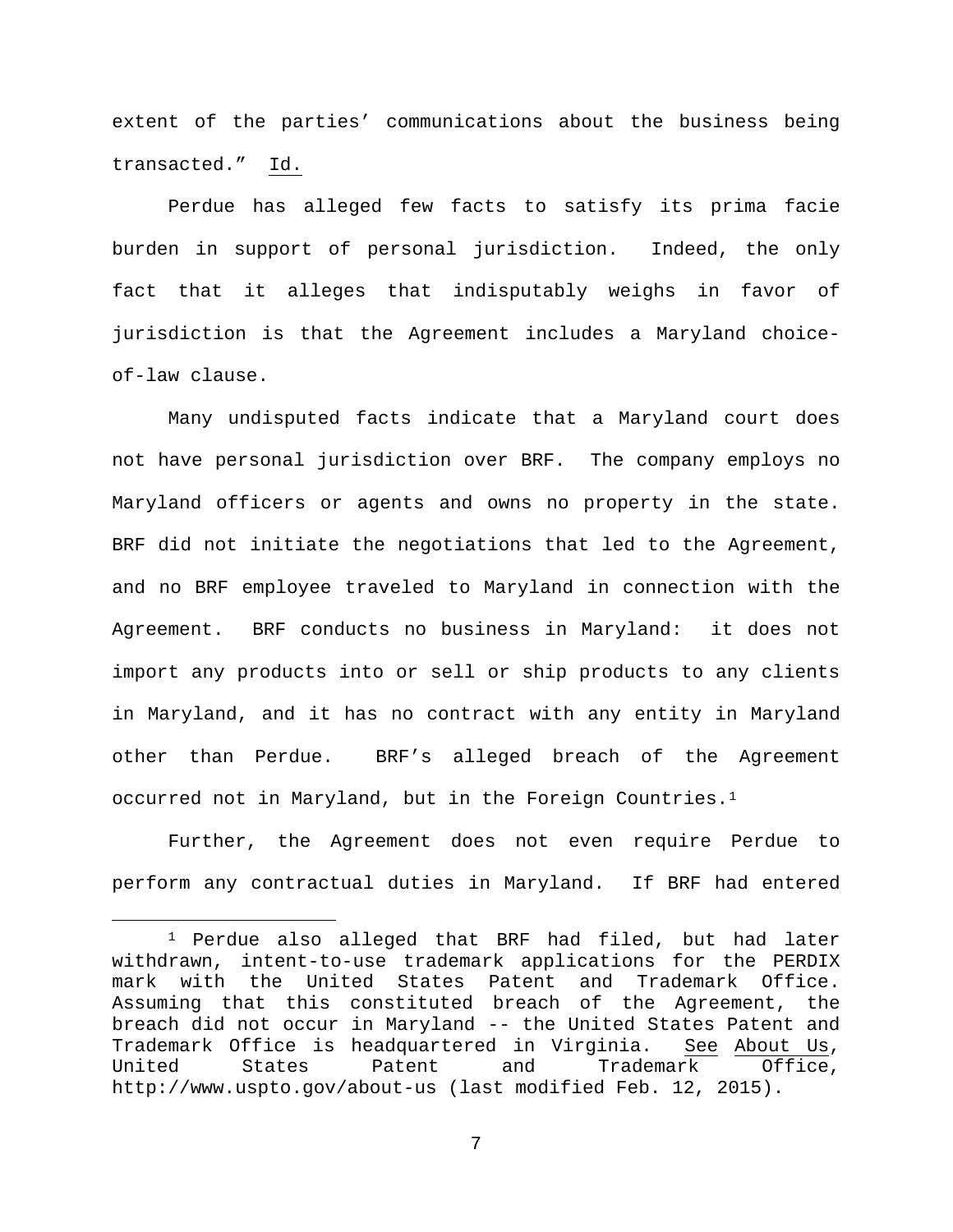a contract that required Perdue to perform significant contractual duties in Maryland, personal jurisdiction over BRF might lie in Maryland. See Peanut Corp. of Am. v. Hollywood Brands, Inc., 696 F.2d 311, 314 (4th Cir. 1982). But although Perdue executives may decide global trademark strategy in Maryland, the Agreement does not require those decisions to take place in Maryland.

Nor can Perdue establish that BRF "deliberately engaged in significant or long-term business activities in the forum state." Consulting Eng'rs, 561 F.3d at 278. Of course, such a showing could provide a basis for personal jurisdiction over a defendant, as it did in Burger King. Moreover, a plaintiff may be able to make such a showing through a single contract because often a contract is "but an intermediate step serving to tie up prior business negotiations with future consequences which themselves are the real object of the business transaction." Burger King, 471 U.S. at 479 (internal quotation marks omitted). Thus, specific personal jurisdiction can arise from one contract "where the defendant deliberately has engaged in significant activities within a State, or has created continuing obligations between [it]self and residents of the forum." Id. at 475-76 (internal quotation marks and citations omitted).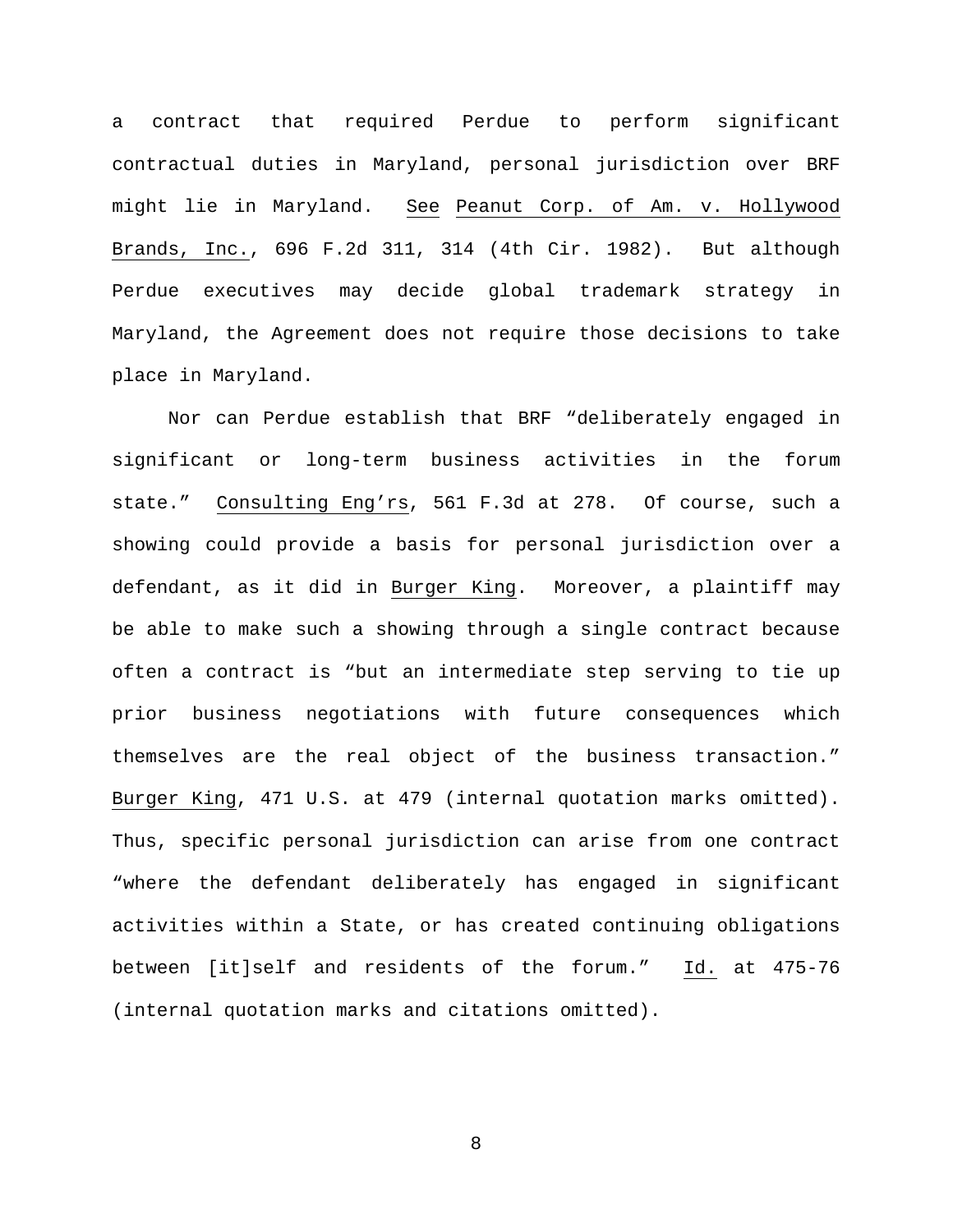In Burger King, the Court held that, although the defendant lacked other contacts with the forum state, a single contract provided a sufficient basis for personal jurisdiction. Id. at 478-80. That contract was a franchise agreement between the Burger King Corporation, headquartered in Florida, and a franchisee citizen of Michigan. Id. at 464-66. The franchisee initiated negotiations with Burger King for a franchise agreement, but never traveled to Florida. Id. at 479-80. The franchise agreement contained not just a Florida choice-of-law provision, like the Agreement here, but also other significant provisions not present here. Id. at 465-66. The franchise agreement established "a carefully structured 20-year relationship that envisioned continuing and wide-reaching contacts with Burger King in Florida." Id. at 480. The franchisee promised to pay a franchise fee, monthly royalties, advertising and sales promotion fees, and rent to Burger King in Florida, and to submit to regulation from Burger King in Florida. Id. at 465-66. Weighing all of these factors, the Supreme Court held that the federal district court in Florida had personal jurisdiction over the Michigan franchisee.

Here, by contrast, the Agreement does not establish a series of continuing contacts between BRF and Perdue in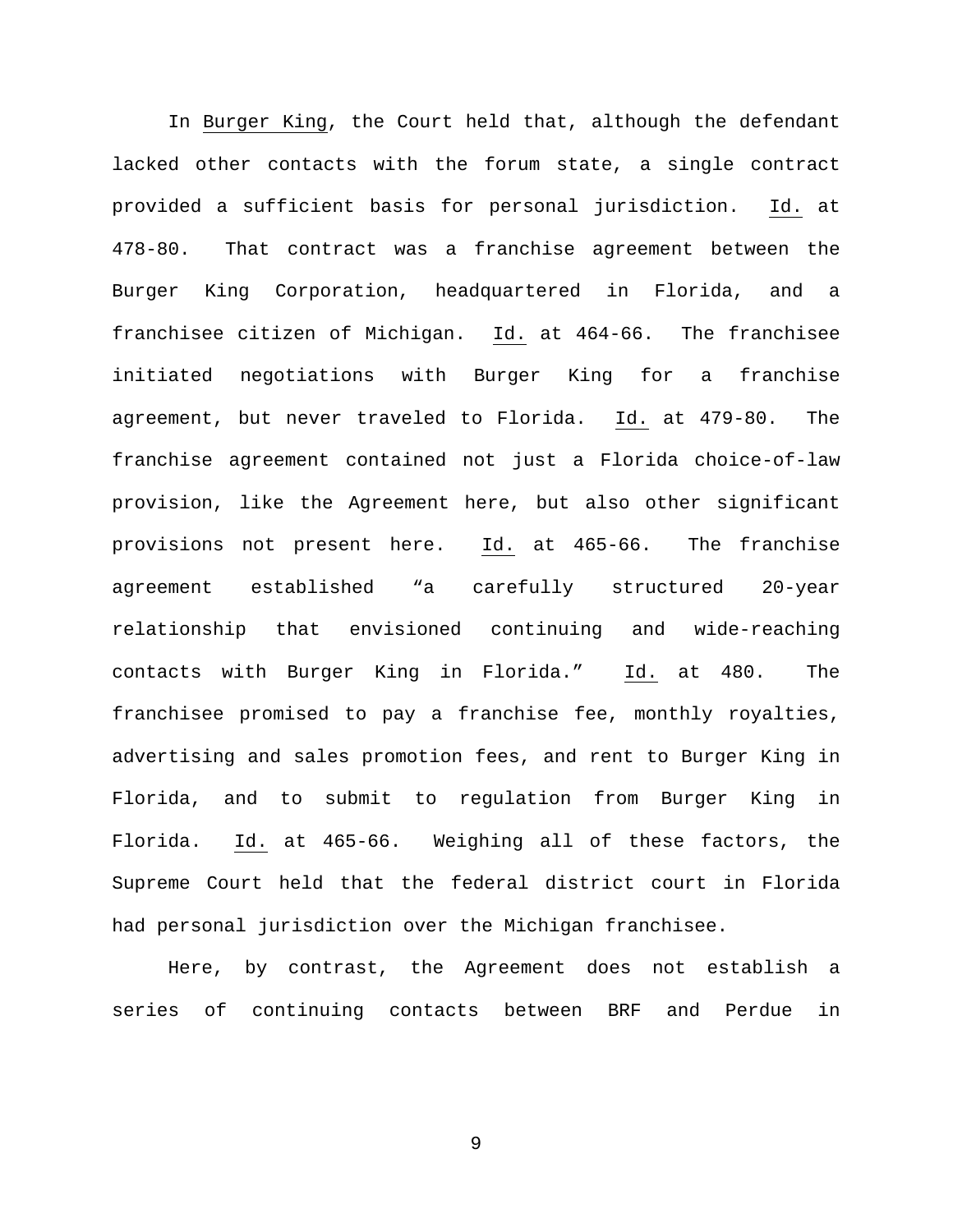Maryland.<sup>[2](#page-9-0)</sup> The Agreement does not launch any ongoing collaboration or promise frequent interactions between these two companies. Rather, it expressly prevents BRF from doing business in Maryland with a version of its trademark. Of course, this constitutes a contractual duty. And the Agreement was certainly significant, given its global nature and branding implications. But these ongoing duties not to do business in Maryland do not demonstrate that BRF purposefully availed itself of the privilege of doing business in Maryland.

Perdue contends that, in Burger King, the Supreme Court held that all contracts creating continuing obligations with a party in the forum state require a finding of purposeful availment. We do not read Burger King as creating such a bright-line rule. First, as discussed above, Burger King itself admonished that personal jurisdiction cannot "turn on mechanical

<span id="page-9-0"></span> <sup>2</sup> Perdue contends that we should consider facts that speak to whether BRF deliberately engaged in significant activities in Maryland separately from those that speak to whether it created<br>continuing obligations with Maryland residents. However, the continuing obligations with Maryland residents. "constitutional touchstone" of the analysis articulated in Burger King is "whether the defendant purposefully established<br>
'minimum contacts' in the forum State." 471 U.S. at 474 'minimum contacts' in the forum State."<br>(internal citations omitted). "Continuing "Continuing obligations" alone can potentially suffice, but courts need not consider any facts or factors in isolation when analyzing the defendant's contacts with the forum state. The Burger King Court itself considered that the defendant "did not maintain offices in" the forum state and "ha[d] never even visited there" in addition to considering the continuing obligations created between the defendant and the forum state by virtue of the franchise agreement. Id. at 479.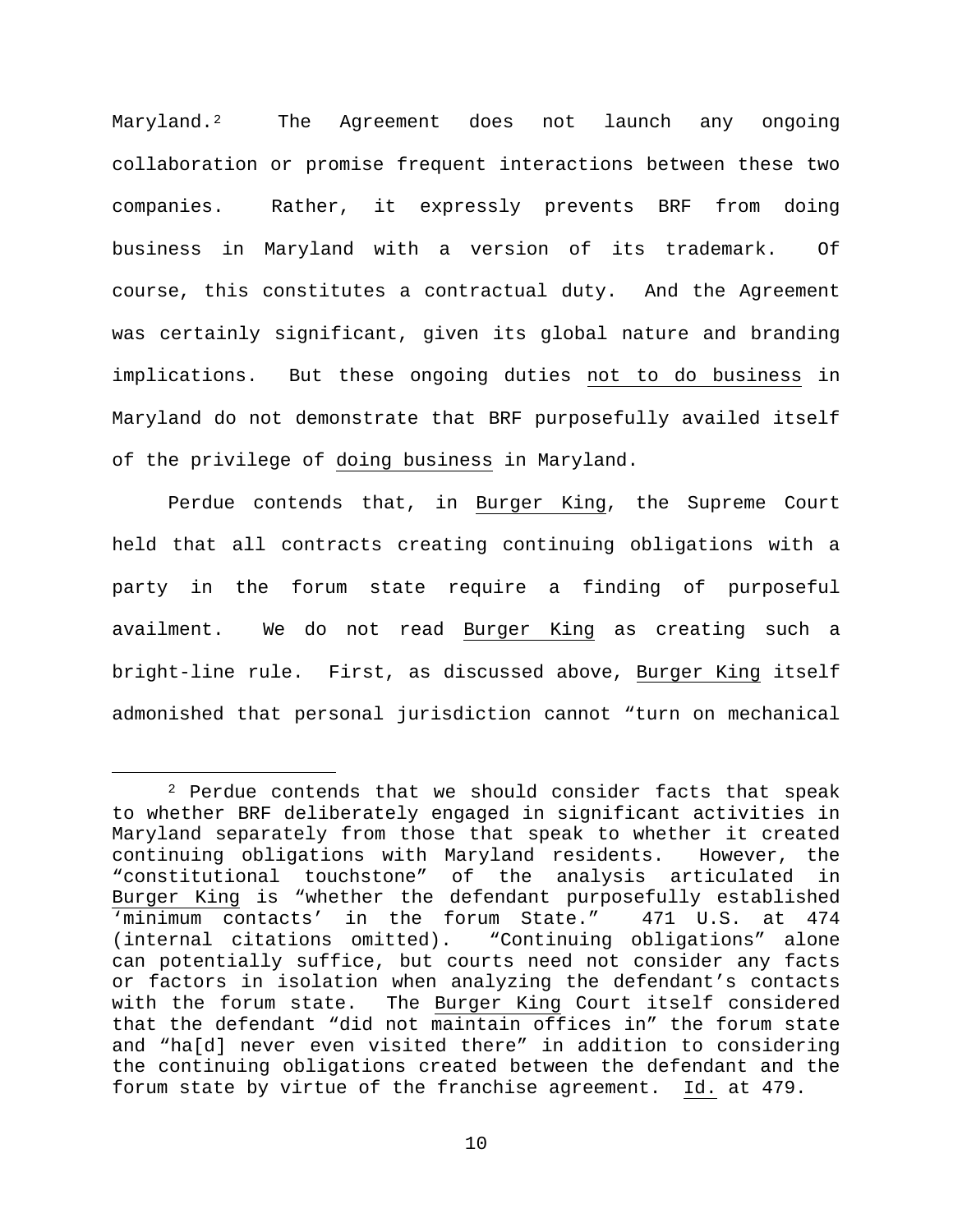tests." 471 U.S. at 478 (internal quotation marks omitted). Second, implicit in the Supreme Court's distinction between a contract -- which cannot, by itself, establish purposeful availment, id. at 478 -- and a contract with continuing obligations -- which "manifestly" constitutes purposeful availment, id. at 475-76 -- is the assumption that the continuing obligations strengthen a defendant's contacts with the plaintiff's forum. Cf. id. at 479 (noting that future consequences are ordinarily "the real object of [a] business transaction" (citation and internal quotation marks omitted)). The "continuing obligations" set forth in the Agreement in this case did no such thing. They had no effect on the "extent, nature, and quality" of BRF's contacts with Maryland. See Consulting Eng'rs, 561 F.3d at 281.

In an attempt to equate its case to Burger King, Perdue points to a handful of intermittent chicken orders as evidence of a collaborative, long-term relationship that it maintains would not have existed absent the Agreement. Perdue argues that without the Agreement the companies would have been litigating over trademarks instead of doing business together. But even if the Agreement made these chicken orders possible, these contacts -- receiving purchase orders from and sending invoices to Maryland for chicken shipments to Tanzania -- are far more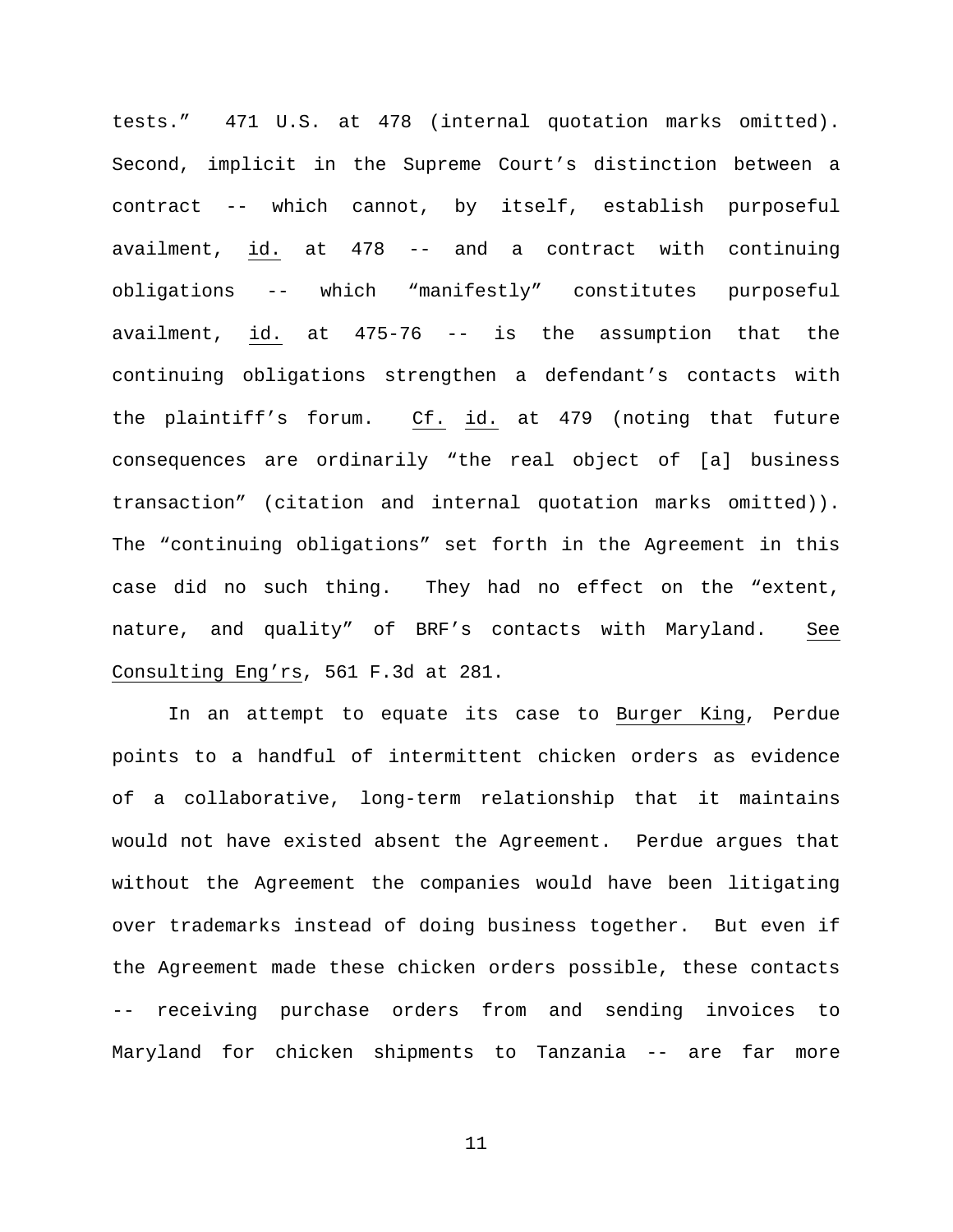attenuated than the frequent and important contacts that the Burger King franchise agreement contemplated.

We recognize that physical presence in the forum state is not essential. Rather, "it is an inescapable fact of modern commercial life that a substantial amount of business is transacted solely by mail and wire communications across state lines, thus obviating the need for physical presence within a State in which business is conducted." Burger King, 471 U.S. at 476. We emphasize that if the parties had entered a contract that created a meaningful relationship with frequent communication, even if no BRF employee entered Maryland, personal jurisdiction might well lie in the federal district court in Maryland. However, BRF neither purposefully directed activities toward Maryland nor established regularly recurring and ongoing interactions with Perdue in Maryland. "Because a sovereign's jurisdiction remains territorial, to justify the exercise of personal jurisdiction over a non-resident defendant, the defendant's contacts with the forum state must have been so substantial that they amount to a surrogate for presence and thus render the exercise of sovereignty just." Consulting Eng'rs, 561 F.3d at 277-78 (internal quotation marks omitted). Such substantial contacts are absent here.

Given the undisputed facts in this case, we can only conclude that BRF did not purposefully avail itself of the